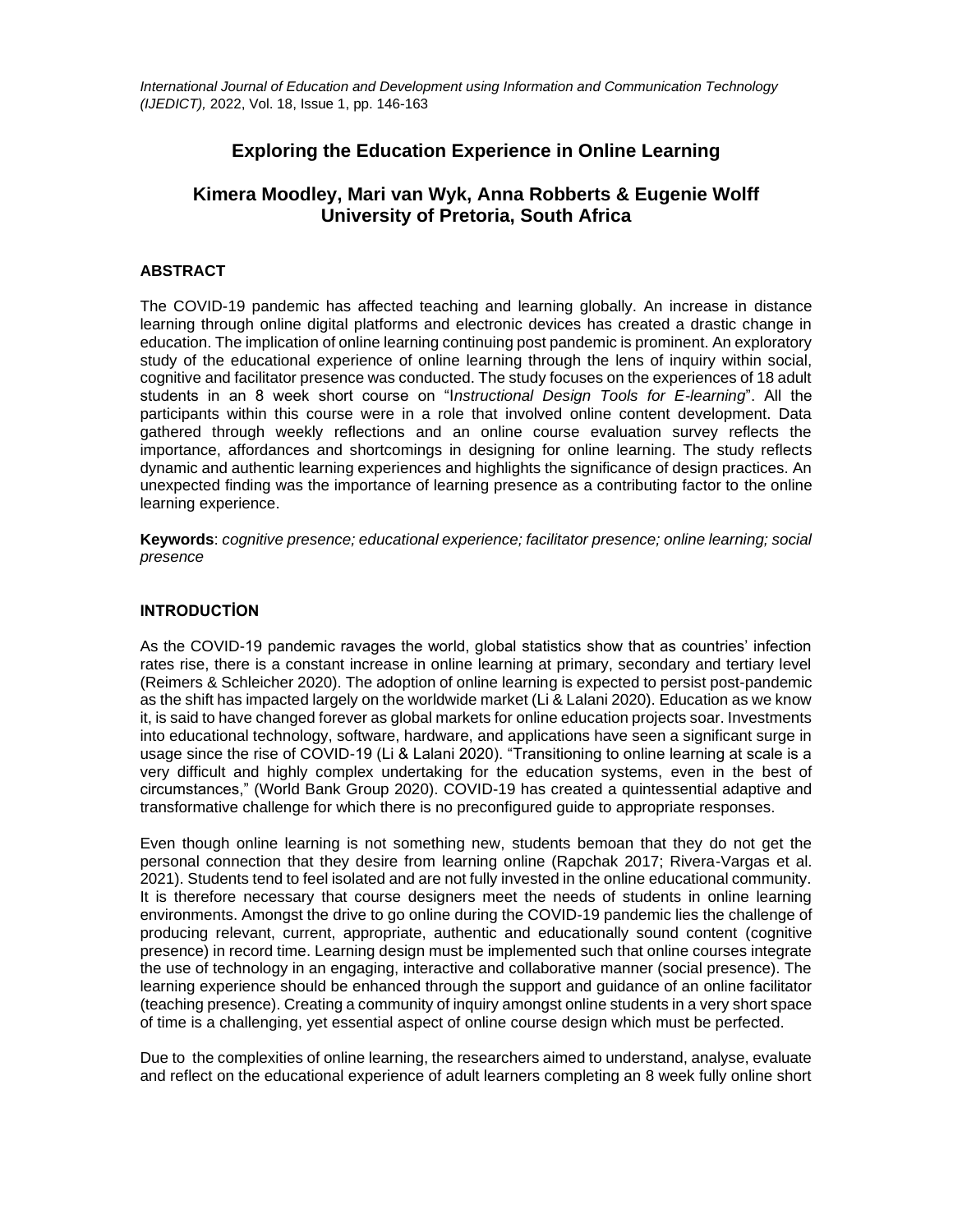course on "*Instructional Design Tools for E-Learning*". The course was designed to address the online needs of students, and to deliver educationally sound content by using the Community of Inquiry framework. The Community of Inquiry framework is well studied and has shown to be a meaningful framework that is used for course design (Rapchak 2017). Even though the framework is said to have an intertwined nature, the cognitive presence is regarded as being the most important as this is where students construct meaning. In order to cross the transactional boundaries of physical and psychological space, teaching presence is needed in online learning (Moore 1993). Garrison et al., (2000, p. 99) describe social presence as offering students an opportunity for, "emotional expression, open communication, and group cohesion".

This study seeked to marry the 3 presences (cognitive, social and teaching presence) in the inquiry framework. In doing so, creating an educational experience that promotes best practices for online learning design and enhances the skills that are needed by students in the workplace. This leads to the research question:

How does the community of inquiry contribute to the educational experience of online learning students?

## **LİTERATURE REVİEW AND THEORETİCAL FRAMEWORK**

Globally, statistics show that on 1 April 2020, schools and higher education institutions were closed due to COVID-19 in 185 countries, affecting 1,542,412,000 learners. This constitutes approximately 89.4% of the total enrolled students (Marinoni et al. 2020). These numbers have risen dramatically across the world and are continuously changing. A global survey done in April 2020 shows the impact on teaching and learning in Higher Education Institutions across the world. Never before have educational institutions so rapidly migrated to online distance learning mode (van Wart et al 2020). The impact on teaching and learning differed substantially between different regions globally and is summarised in Figure 1.



**Figure 1:** Impact on teaching and learning summary (adapted from Marinoni et al. 2020)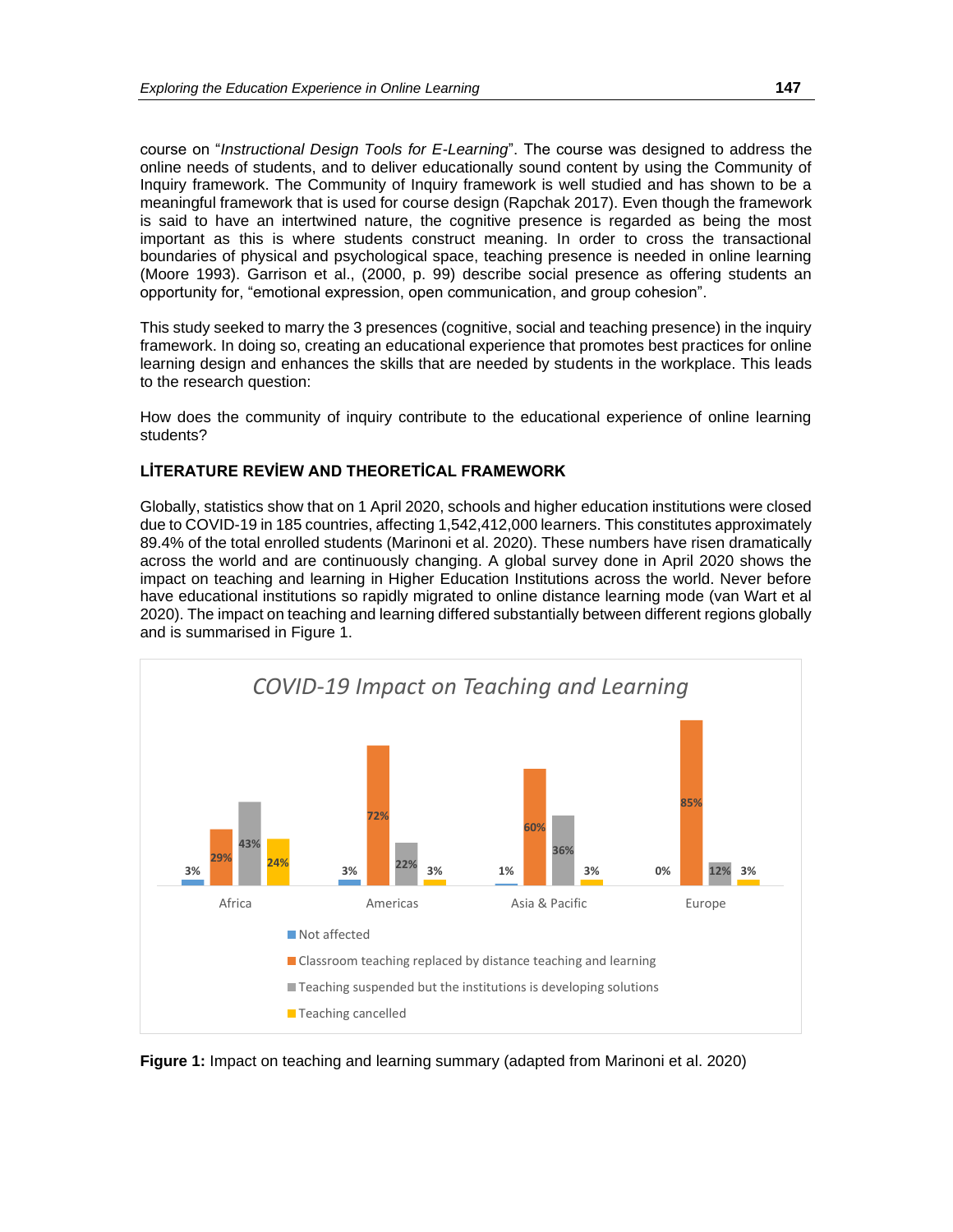Results show that nearly two thirds of the African Higher education institutions were not prepared to teach online and they did not have the necessary infrastructure in place. This resulted in the campuses closing. The IAU Global Support Survey 2020 (Marinoni et al. 2020) does however, report that university teaching and learning staff across the world do form a consensus regarding the opportunity to develop flexible learning opportunities for blended and hybrid learning including a mix of synchronous and asynchronous learning. Within South Africa, most universities transitioned to online and hybrid modes of teaching and learning. As a result the enrolment to fully online courses on Instructional Design also increased. Most of these students are adult learners that are working in a teaching and learning environment looking for new and innovative ways to design online content.

Adult learners are individuals who attend educational training and development programmes in order to obtain some form of a qualification (Salleh et al. 2015). These learners are often interested in improving their skills (Rothes et al. 2014; Salleh et al. 2015) and developing themselves professionally (Martí-Parreñoa et al. 2016). To this end, enrolments in online courses have rapidly increased. Cumbersome to educational institutions though, is the high attrition rates of online programmes (Boston et al. 2019). Shea et al. (2014) maintain that students' inability to self-regulate is the greatest barrier to online learning success. For more than a decade online educational experiences have been dominated by a research focus on models, such as the Community of Inquiry (CoI) framework to enhance retention rates (Boston et al. 2019; Shea et al. 2014). The CoI framework is shown in Figure 2 below.

The Community of Inquiry (CoI) framework is often implemented in blended and online learning environments to encourage students, who are separated by space and time, to collectively solve problems through exploration and inquiry (Swan 2019). Core to CoI is the notion that social interaction and focussed engagement will lead to greater learning experiences as students collaboratively share ideas and discover varied solutions. In online learning CoI is used to help students connect as they reason about challenging questions or activities, encouraging them to cooperate and broaden their perspectives (Swan 2019). Even before doing so, students must develop the ability to self-monitor, self-motivate and self-reflect due to the student centered and autonomous nature of online learning (Shea et al. 2014).



**Figure 2:** Community of inquiry framework (Garrison et al., 2010)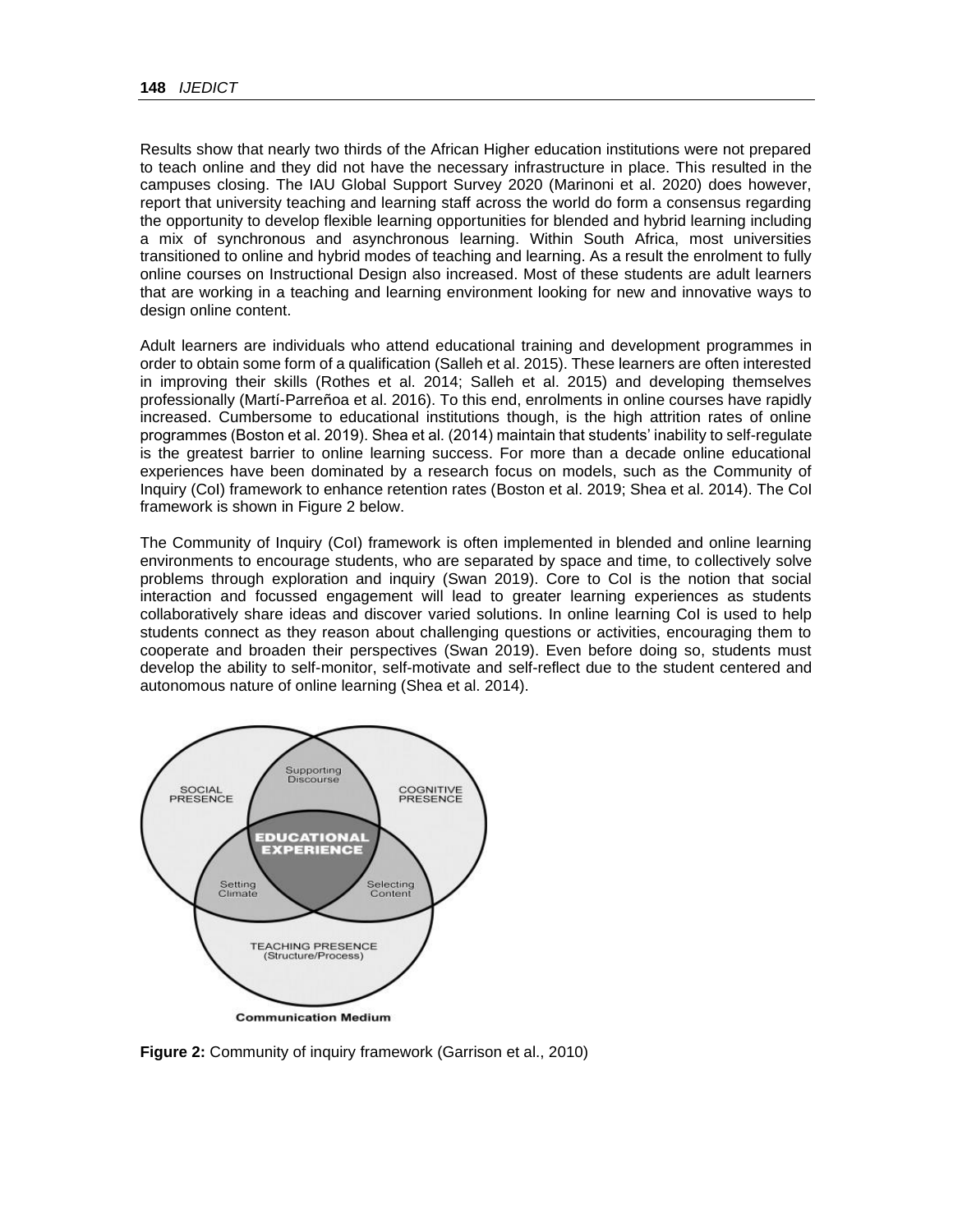As distance mode Higher Education students increasingly search for worthwhile and meaningful educational experiences, learning designers focus on integrating the three core interaction elements into their courses: cognitive presence, social presence and teaching presence (Garrison et al. 2010) as shown in Figure 2. Cognitive presence (CP) focusses on a student's ability to construct knowledge by thinking critically and reflecting. Students are provided with a triggering event such as a problem to solve, which sets them on the path of exploration, integration, and resolution (Garrison et al. 2001). Social presence (SP) relates to individuals' expression of personal feelings and beliefs, interpersonal communication to build group cohesion and finally open communication which encourages social interaction with peers, supporting each other in the online environment (Swan 2019). Finally, teaching presence (TP) is characterised by the facilitator's choice of course design, organisation of learning events, learning facilitation and at times direct instruction, to direct students' online interactions towards the learning outcomes (Shea et al. 2014; Swan 2019).

Rovai (2007) recommends the use of different types of discussion forums to motivate engagement, where students have the option to socialise on a more personal level or participate in task-andcontent oriented discussion. In the more socio-emotional forums facilitators should encourage student-student interactions, thus SP, whereas task-and-content oriented discussions lend themselves to CP and TP. Paying attention to the socio-emotional climate of an online course contributes to students' positive experience of technology and distance learning. Once social bonds have formed, developing critical discourse becomes possible if activities are purposefully designed with instructions to steer students in working towards reaching common goals (Garrison & Arbaugh 2007). Further design strategies include encouragement of personal reflections throughout the course, integrating debates, problem-based scenarios and project-based learning activities (Anderson et al. 2001). Finally TP is enhanced by prompt feedback to students, in various formats such as narratives, videos and audio and also by allowing peer reviews (Annand 2011; Nagel & Kotze 2010).

Students that plan to study online, indicated that amongst a few others, they see TP, CP and SP as part of the minimum requirements when studying online (van Wart et al. 2020). The integration of these practical CoI TP, CP and SP strategies were core to the course design as the researchers sought to create a deep and meaningful learning experience for students. Time was dedicated to creating a positive learning climate which encourages open communication, purposeful engagement and the development of more personal connections (Garrison & Arbaugh 2007). In addition students were guided towards maintaining intellectual focus through the integration of activities such as content specific debates. The research questions were therefore formulated to investigate the value of establishing a community of inquiry in the educational experience of online students.

#### **RESEARCH METHODOLOGY**

#### **General Background**

The educational experiences of students enrolled for a course "*Instructional Design Tools for Elearning*" are under scrutiny in this study. The course was designed using a constructionist approach (Harel & Papert 1991) to enhance the eLearning skills of students involved in educational positions such as training, facilitating, lecturing and/or teaching. The learning designers wanted to explore the influence of the community of inquiry on student experiences during the course. As such, what students do, think, feel, say and experience was the focus of the inquiry (Erickson 1986).

The activities that the students encountered were designed to increase student engagement with content and peers focussing on the development of a learning community that enhances the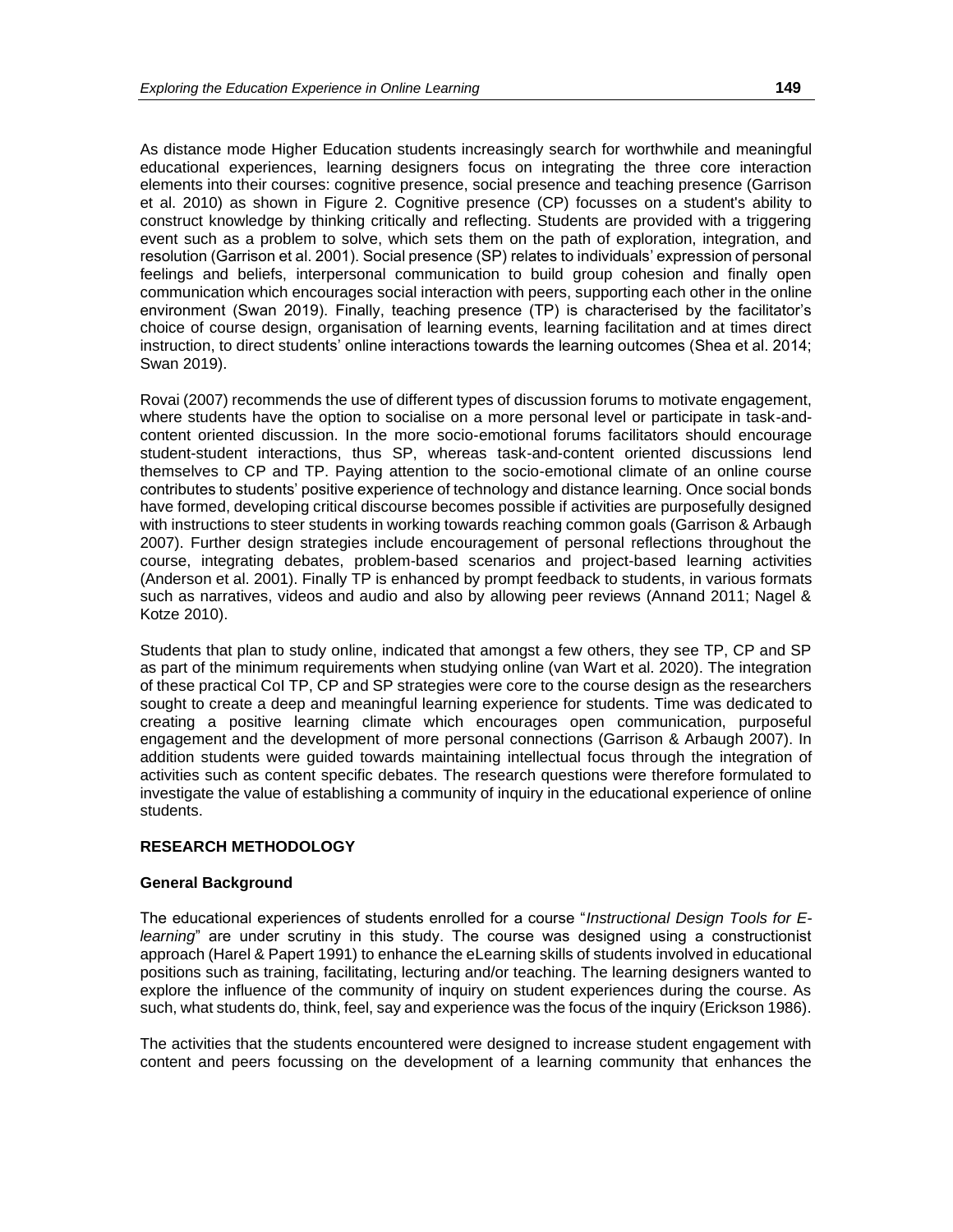learning experience of students. To this end, a case study was used to obtain the results and interpret the educational experiences of the students. The case study design was implemented for the purpose of the study and data was analysed deductively using an interpretivist stance. Qualitative and quantitative techniques were used in the data collection and analysis process and to delineate the context of the study (Denzin & Lincoln 2000).

#### **Sample and Participants**

As the study is about experience in online learning, the participants were purposefully and conveniently selected based on their registration and participation in the *Instructional Design Tools for eLearning* course that was presented over 8 weeks, fully online. Therefore, the sample for this study consisted of 18 adult learners  $(n=18)$  that enrolled for the online course. Even though the students that registered for this course stem from different disciplines, they are all involved in a teaching and facilitating role. For this group of participants disciplines such as Graphical Design, eLearning and Higher Education, Project Management, freelance consultants and contractors, Human Resources and Finance, Mining and Construction industry were represented. Students participated on a voluntary basis in the study and their anonymity was ensured by the use of pseudonyms (P1 – P18).

#### **Instrument and Procedures**

During the course, students completed multiple assignments, either self-assessed, facilitator- or peer assessed. The activities often required students to produce artefacts (for example lesson plans, presentations, games, and ultimately a website) or use new technology tools to build interactive teaching apps (for example Glide, Google suite, H5P and Prezi). Students worked in groups at times, following the jigsaw method to allocate roles and responsibilities (for example a reflection wiki) whereas other assignments were individual (for example creating an eBook) yet required students to engage in discourse on helpful hints, lessons learnt and the like. They had therefore experienced the influence of being part of a learning community as an integral part of their course. Additionally, they also had to reflect every week on their learning journey highlighting the emphasis placed on the influence of self-reflection on the learning process (Bers et al. 2002; Tavil 2014; Veenman et al. 2006). Their reflections were structured according to their experiences, their newly obtained knowledge and the implementation thereof in their working environment. These reflections were done in different formats, from writing a paragraph in which the three questions were answered to recording a voice note or even creating a comic strip regarding their experiences (see Figure 3).



**Figure 3:** Comic strip reflection about design principles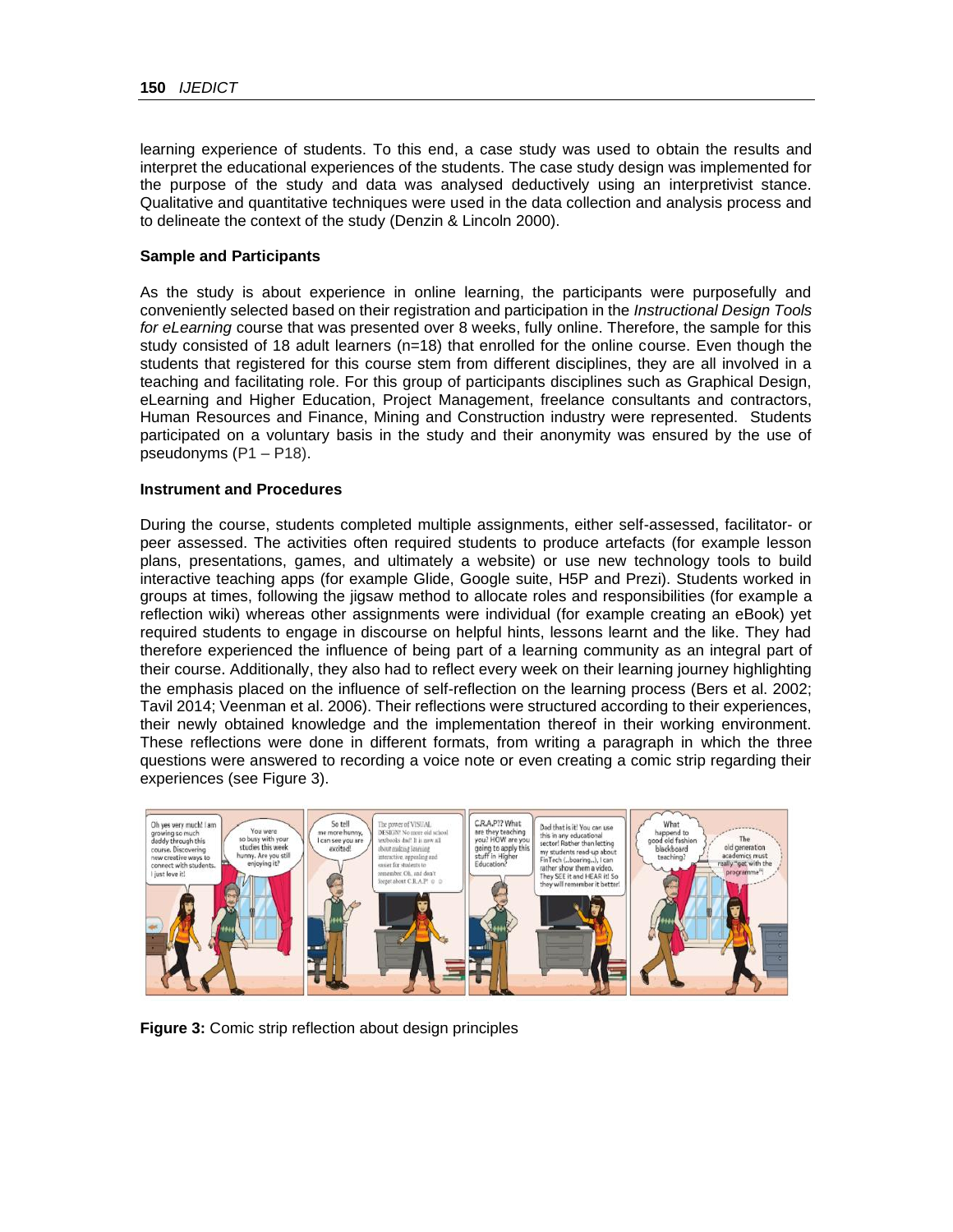Apart from the activities described, students had to participate in discussion forums and they had to collaboratively build a knowledge base by creating wikis on selected topics. An online Coffee Shop provided an opportunity to bounce ideas with their peers and a Facilitator Emergency Room was available for pressing questions. This illustrated their experiences in a more practical stance and demonstrated their commitment and determination in completing the tasks.

Students also had to complete a survey before they could hand in their final assignment, a website on which they have incorporated the knowledge, skills and tools learned during the course. The survey has nineteen 5-point Likert scale questions and six open-ended questions.

#### **Data Analysis**

The data used for this study was from the weekly reflections and the student survey. While the weekly reflections shed light on the attitudes of the students towards the intentionally designed learning environment, the survey provided information regarding the importance, affordances and shortcomings in designing for online learning. The data (reflections and survey open-ended questions) were extracted from the Learning Management System (LMS) and read with the research question in mind. Focus was placed on how students experience the Cognitive, Teacher and Social presences in this course. Themes were highlighted and analysed deductively in search of how the CoI contributes to their learning experience (Kyngas & Kaakinen 2020). The survey data (Likert scale questions) were opened in MS Excel and formulas (COUNTIF) were used to summarize the responses and then charts were created. The descriptive statistics from Excel provided information regarding the context of the study and the thematic analysis employed in the analysis of the reflections revealed information on the students' experiences regarding the social, cognitive and teaching presence in the course design.

#### **RESEARCH RESULTS**

The results from the survey and weekly reflections revealed that all three of the expected presences that were mentioned in the literature were in fact evident. A thematic analysis of the survey showed that the interdependent nature of the three presences were acknowledged by the students. Students were able to identify with the climate of online learning, how and why specific content was selected and how their active participation supported discourse. The results are structured to highlight the interdependent nature of the three presences and are supported by quotes and comic strips created by the students which reflect their educational experience.

#### **Cognitive Presence**

Cognitive presence refers to the practicing of critical thinking skills, reflective practices and problem-solving (Anderson et al. 2001). In this constructivist approach to learning, the students were challenged on a weekly basis to work together, and to apply what they know in their work environment. They were challenged to solve problems based on an educational need such as creating an app without coding, that can be used in their educational environment. In one of the items in the survey, the students were asked to indicate the influence of the course on their cognitive skills. They confirmed (94%) that the module helped them to develop their intellectual, critical or creative thinking, reasoning and problem-solving skills. The responses are illustrated in Figure 4 below.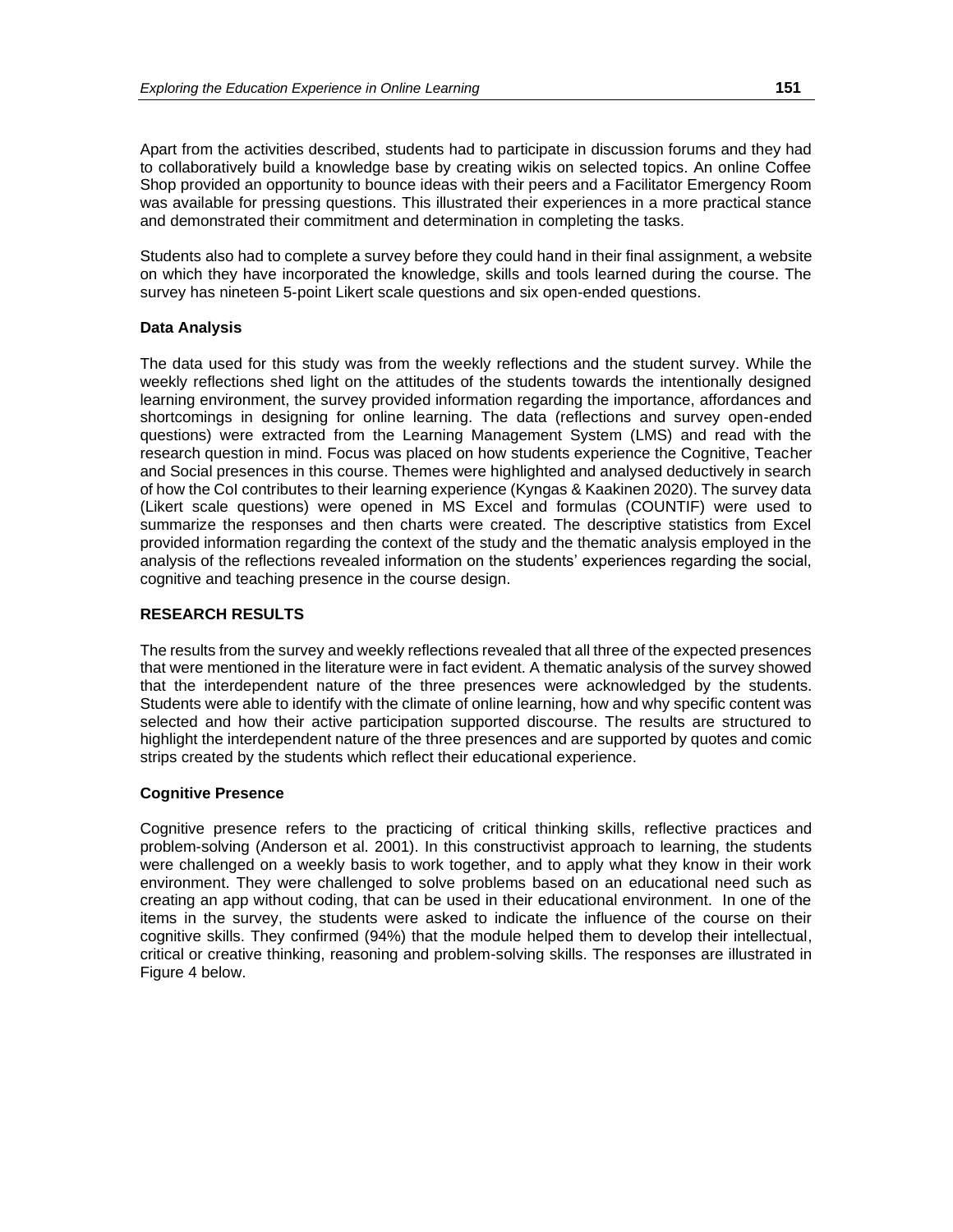

#### **Figure 4:** Cognitive Presence

These results are supported by comments students made in the open-ended questions of the survey. As students worked through the content they were challenged and this gave them the opportunity to keep on learning, use applications in ways that they did not think was possible. These experiences stimulated the learning of the students and instigated volumes of learning as described by P17:

*"The mere fact that I was learning so much about e-learning and the various tools on the*  internet that would add to my current pool of skills greatly. It provided a crucial *understanding of many aspects of designing online content for educational purposes, this skill has never been needed more right now than ever." [P17]*

The learning curve was not easy as students had to apply activities and tools that they had not used before or apply the tools in new and unfamiliar ways in their environment. Since each student's background differed, it was not possible to give direct guidance to each of the students, so sourcing help from both the facilitators and their peers was encouraged. The following quote summarized the student's victory:

#### *"This course has improved and equipped some of my soft skills. From problem solving, working in teams, time management and all the way to project management." [P18]*

Students were able to contextualise the content since the assignments focussed on the development of skills and not the learning content to be used in the various online tools encountered. In addition, they were keen to see how the same content could be developed with multiple variations for different contexts and for that purpose the designers included a virtual wall (padlet) wherein they could share their artefacts with their peers. They believed that there would be value in the variations as it would allow them a multitude of options and methods to create content. P11 does however acknowledge that this would be time consuming and can be applied in their own settings as illustrated below.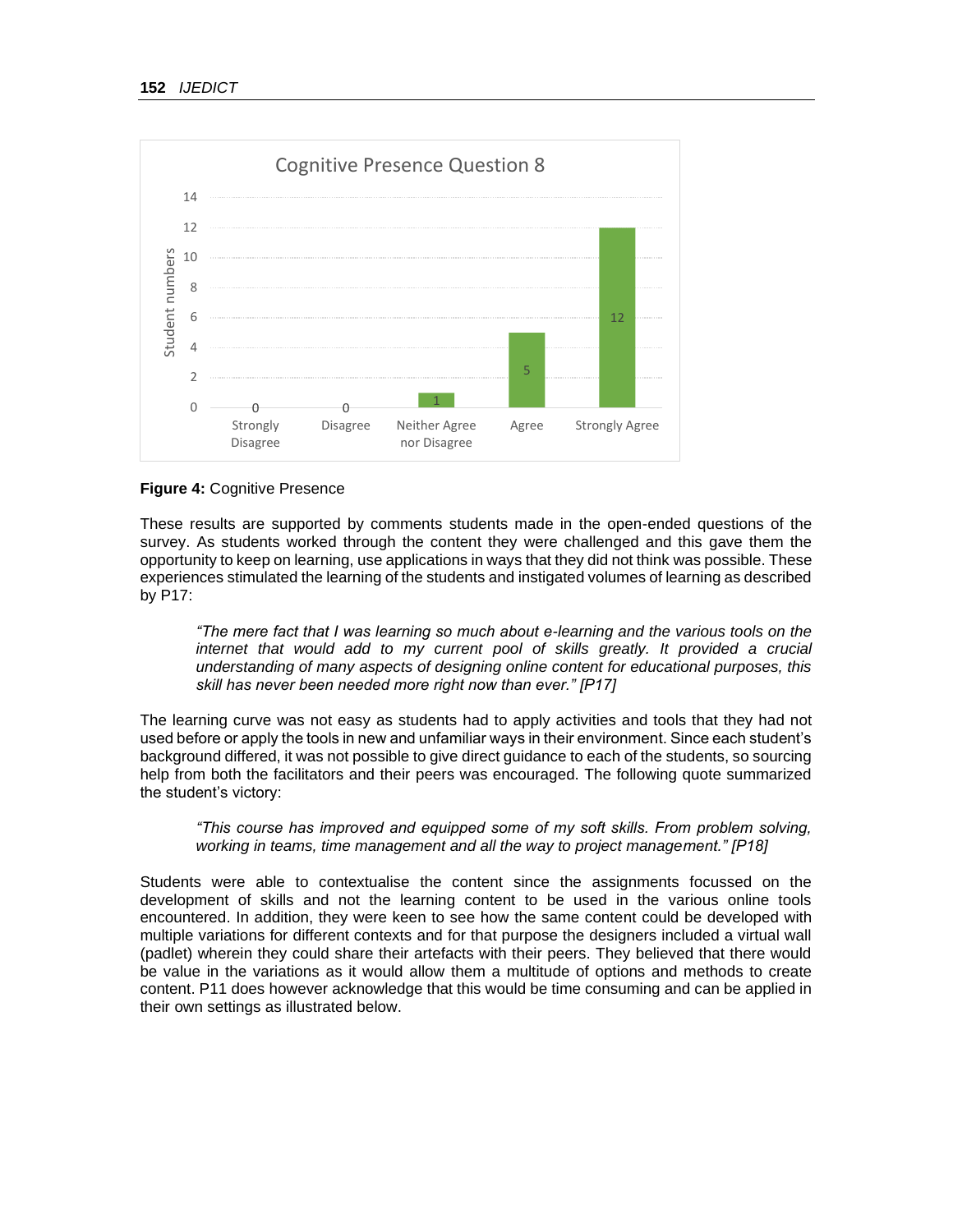*"It would be interesting if weekly assignments were not open to any topic. A scenario will give the learner a box to think within making it more challenging though will require more time. It will also be interesting to see variations of the same topic." [P11]*

Students acknowledged the influence of the course on the development of their creativity (Figure 5) and furthermore reported on the opportunities for the application of the new knowledge in their own working environments.



#### **Figure 5:** Comic strip reflection about creativity

The importance of rubrics was demonstrated as students used this as a guide to structure their activities and develop their content. They also understood that a well-structured rubric may even clear up any preconceived misconceptions as they also experienced this themselves. As mentioned:

*"Some of the instructions were not as straightforward to understand as I would have liked but the rubrics made up for shortcomings in instruction." [P10]*

The value of learning by example cannot be underestimated. By being involved in the learning experience, students gained insight in practices that could influence their attitude towards communication in an online environment and that could be employed in their own online presentations by imitating the experiences encountered. This illustrated the nature of supporting discourse more clearly. As remarked:

*"The format of the course and the way we communicate with peers and lecturers, gave me a much more positive perspective on electronic communication." [P14]*

Some unexpected outcomes from the course came from the students' open-ended responses. The importance of creating an online climate that supports and builds confidence was very relevant as explained by P5.

*"I loved being creative, and a lot of technological tools. As we grew in the course it gave me more self-confidence to go and search for what I am not sure about. Basically it taught me to become comfortable in an uncomfortable environment!" [P5]*

Feedback provided insight to the facilitators about the lessons that were learned by students and lessons that facilitators could use to revise and improve the course. P8 explained how the experience of the course had influenced her thinking of how to design online content and some of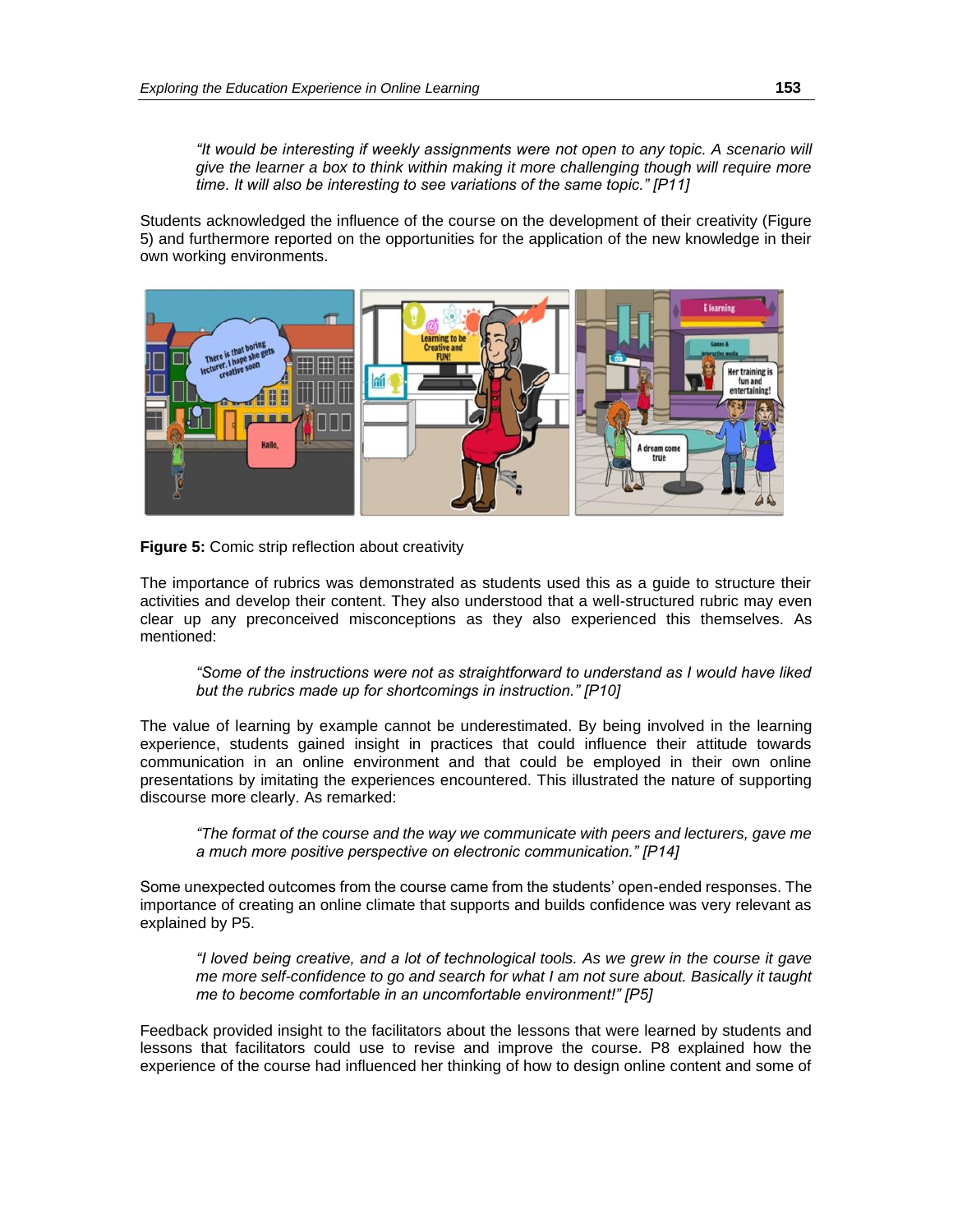the lessons she learned whilst P1 provided suggestive changes to the facilitators for improvement from the students' perspective. The overlap between cognitive and teaching presence is evident here as the interdependent nature plays an intricate role in selecting the appropriate content and designing the content in a suitable way to support best practices.

*"That I CAN do online research and enjoy doing it. To use straightforward and clear instructions in short sentences. To be creatively stimulated and challenged when completing assignments on topics that were far outside my experience and comfort circle. I really enjoyed discovering the many different platforms available to utilise in e-learning." [P8]*

#### **Teacher Presence**

One of the significant purposes of the survey was to provide the facilitators with feedback about the design of the module and the facilitation. These questions resonate with the teaching presence of the Community of Inquiry framework (Shea et al. 2014; Swan 2019). Survey questions that relate to the design of the module were about appropriate workload (Q9), easy navigation (Q10) and whether the activities adequately prepare the students for the assessments (Q14). The student responses with regard to these questions were 72%, 89% and 100% respectively (Figure 6).



**Figure 6:** Teaching Presence (Design)

Although learning activities reside under teaching presence, it plays a vital role in cognitive presence. Teaching presence includes course design, the organization of the activities, the facilitation and the online interactions with students (Shea et al. 2014; Swan 2019; van Wart et al. 2020). While the design impacted the selection of activities it simultaneously influenced how students think, reflect and solve problems. Learning activities were designed to facilitate a cognitive and teaching presence. The questions that relate to the learning activities showed that 83% of the students reported that the learning material (Q5) was clear while 94% agreed that the activities contributed to their learning (Q7). According to the survey, 94% of the students agreed that the activities were in line with the outcomes of the module (Q6) and that they were exposed to a variety of tools (Q20). To determine whether the outcomes of the course were met, two items regarding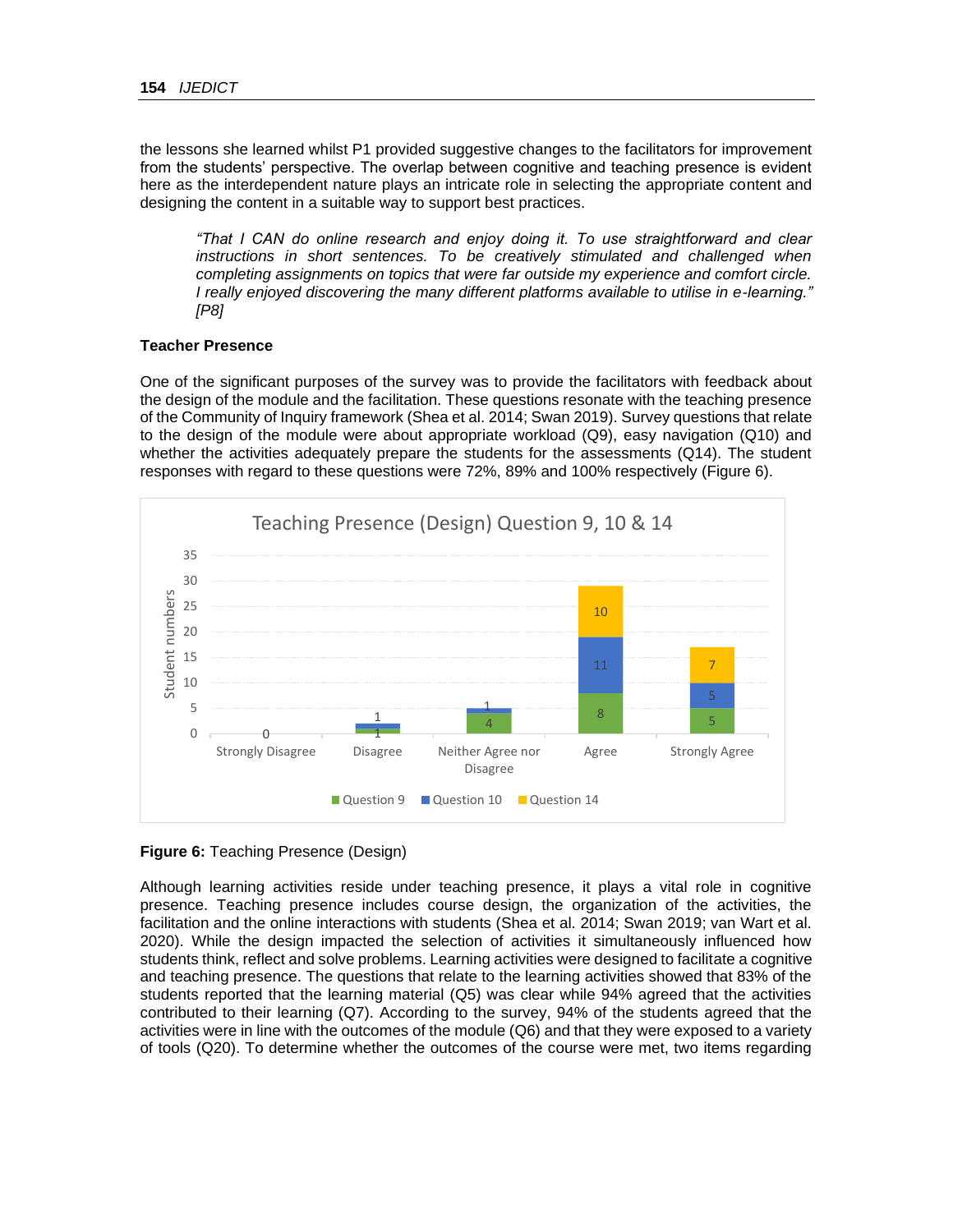the fairness of the activities (Q15) and whether these activities were beneficial for their learning journey were included in the survey (Q16). It was interesting to note that in only one of the items, the option "disagree" featured. The results pertaining to the items regarding the teaching presence are displayed in Figure 7.



**Figure 7:** Teaching Presence (Learning activities)

Although the overall impression of the teaching presence was positive, there was room for improvement. A few students expressed their need for more interaction (P12) and more support (P16). Some of the instructions were not clear (P5) and that led to misunderstandings especially for students that are not trained teachers (P1). They also requested that more emphasis be placed on practical eLearning skills rather than pedagogy and teaching and learning skills (P8). A possible solution might be to create a Glossary of all the relevant theoretical phrases, so that more time can be spent on eLearning design.

While many of the questions on the survey related to the course design, the organization of the activities, the facilitation and the online interactions with students (support and feedback) also reflect on facilitator behaviour. It was important to understand how the facilitator behaviour or interaction was received by the students. Two questions addressed the issue of facilitator feedback. From the students that responded to the questions, 83% agreed that the feedback was helpful (Q17) and 94% indicated that it was received within a short period of time (Q18) (Figure 8).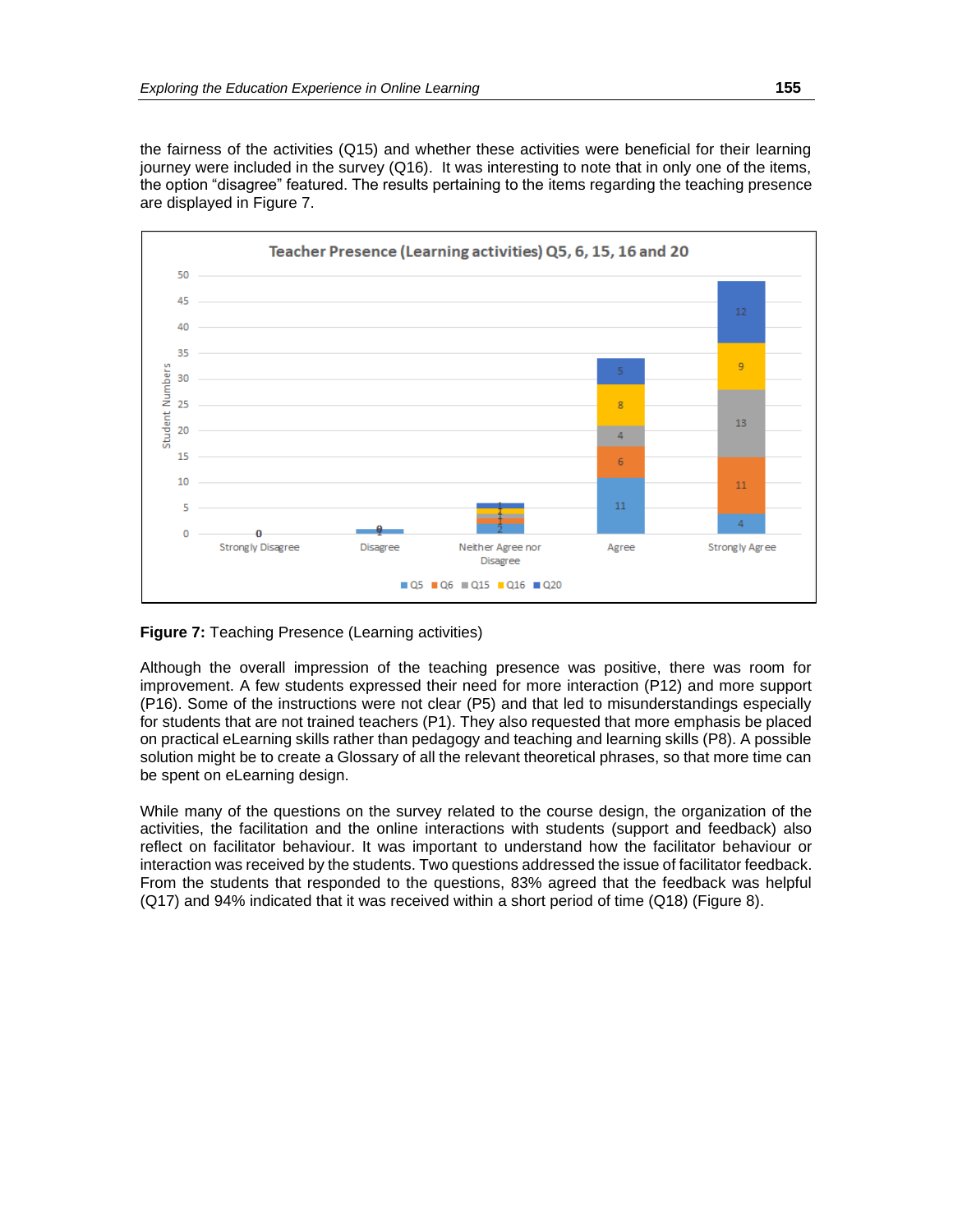

**Figure 8:** Teacher Presence (Feedback) Question 17 & 18

#### **Social Presence**

Social presence refers to focused engagement, which does not include cognitive interaction. It relates to feelings, communication and support that is created between students and many times resulted in strong group cohesion (Rovai 2007). The items in the survey that related to social presence were about respect and facilitator communication. Ninety four percent of the students agreed that when communicating with them, the facilitators showed respect (Q2). They communicated clearly (94%, Q4) and encouraged students to participate (94%, Q12). However, only 72% agreed that they benefited from participating in group activities (Q13) (Figure 9).



**Figure 9:** Social Presence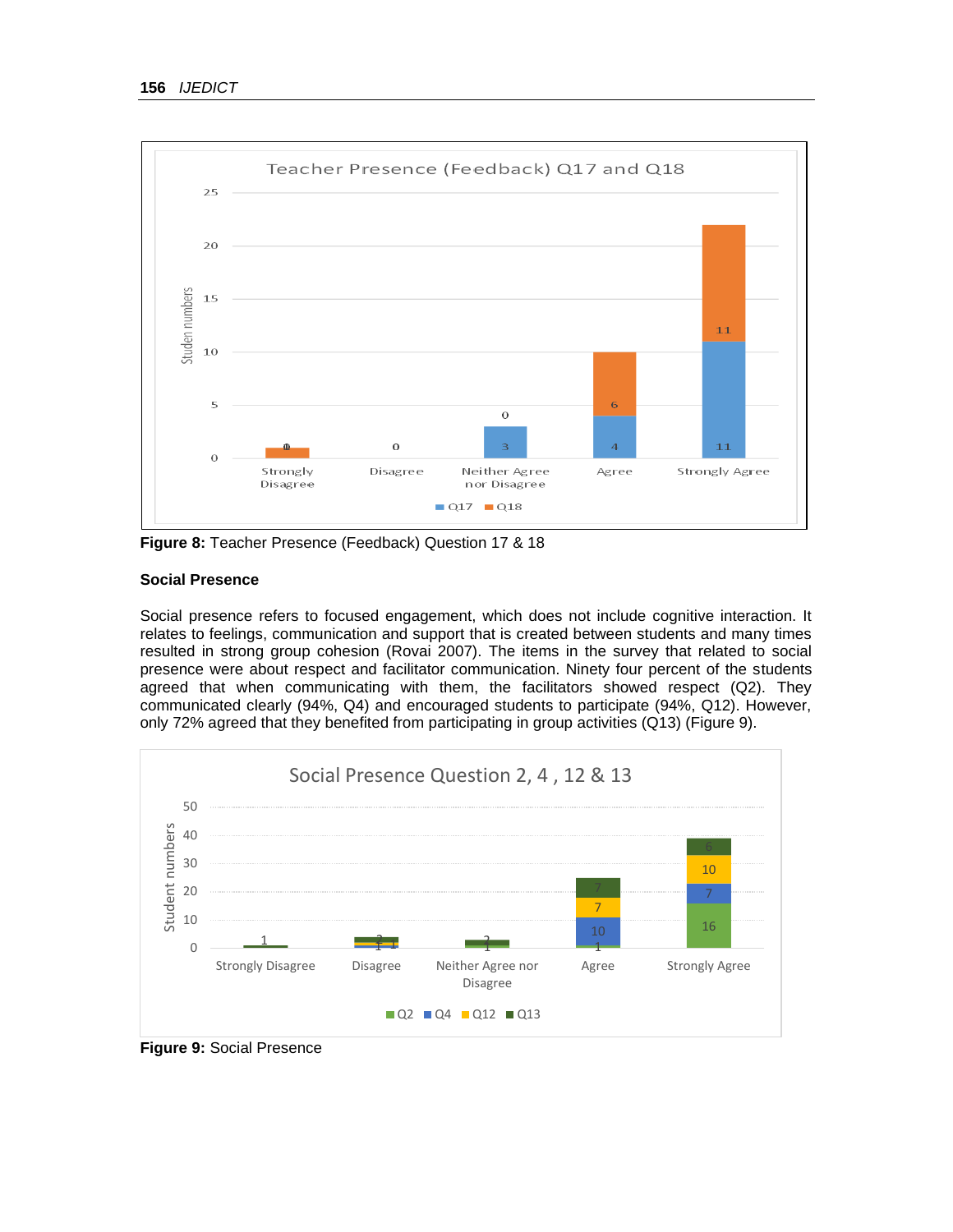Given the importance of social presence in a course, the designers created a space especially to promote increased student involvement. A Coffee Shop discussion forum was designed as a space where students could interact and engage with each other without facilitator interference. The intention behind this was to encourage and support peer interaction and provide a safe place for students to communicate with one another. Interestingly, this space was often visited by the students. The students experience the value of being part of a learning community as can be seen in the following comment:

*"Time was not on my side just given my studies and my job other than that, I only faced difficulty understanding some instructions and would find myself often consulting with the coffee shop comments and posts to see if anybody else was experiencing the same problems as me of which they were and I managed to navigate my way through these challenges." [P17]*

It seems as if engagement in the coffee shop discussions aided in the learning experience, not only being in the same space as other students but also in the learning that occurred as a result of communicating with peers and the sharing of information and ideas. The coffee shop was in no way the only platform used by the students for communication. The WhatsApp groups that the students formed spontaneously served as proof of their need for spaces whereby the social presence in the learning experience could be realised.

To enhance the facilitator-student interaction, a Facilitator Emergency Room discussion forum was developed. This highlighted the interdependent nature of teaching and social presence to create a climate that is conducive to learning and active engagement. Students had direct access to the facilitators and their queries were addressed as soon as possible. This space served also as a "frequently asked questions" application as students could read each other's questions and the responses from the facilitators. Comments by P18 reflect the positive experience of the teaching presence provided through the implementation of the Facilitator Emergency Room.

*"During week 6, I struggled with the storyboard activity 1. I found the instructions to be a bit vague and realised that I was not the only one when I spoke to my fellow classmates. However, the coffee shop and the facilitator emergency room helped a lot." [P18]*

The Facilitator Emergency Room was monitored twice a day. Among the students, 89% agreed that the facilitators were available to provide support (Q3) while 72% stated that they received sufficient support from the facilitators (Q19) (Figure 10). This illustrated the students' acknowledgement of the facilitator's availability and willingness to provide support. It is important to note that the teacher presence can also be viewed as social presence, again emphasizing the interdependent nature of social and teacher presence.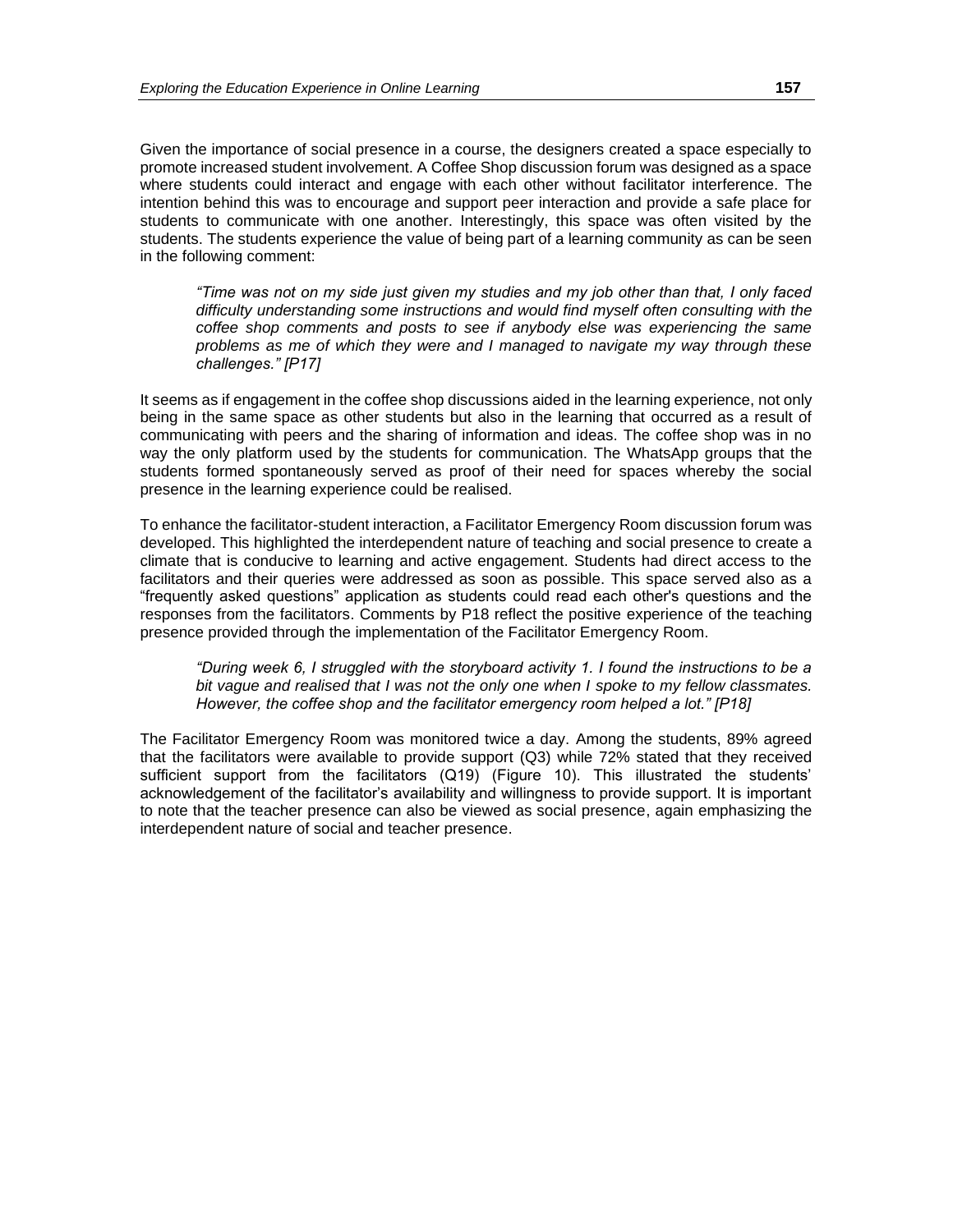

#### **Figure 10:** Teacher Presence (Support)

What came as a surprise was the fact that students felt a sense of acknowledgement and accomplishment when the facilitators praised their good work using a Bragging Rights wall. This wall illustrated a few of the best submitted activities for the week to add to the educational experience of the students and provide good examples of what was expected. It was created after the facilitators realised that students could learn from each other's artefacts and included it in the course after the initial design. It serves as encouragement to stay in close contact with the experiences of your students in the facilitation process and to experiment with different ways to enhance the learning process.

*"I loved Bragging rights! It was very helpful to see other learners work and measure yourself against it, I missed that in the latter part of the course. Think it could be useful to have each one teach one Forum where learner; could share and coach on request." [P7]* 

As expected, not all of the students were entirely satisfied with the extent to which opportunities for social presence were enhanced in the course. The following student stated that he/she expected more from an eLearning perspective. Comments like these inspire designers to look into even more opportunities to facilitate the student's needs in educational experiences as it touches on all three presences.

*"I think the course can be a lot more interactive. I expected more from an eLearning perspective. We were provided with the limited resources and had to google and YouTube*  to find our way around. I don't think that is really what one paid for. I can understand that *there is an element of self-study required to do the activities, but not entirely. It did improve a little bit with the pockets of information, but it is still not at the level of what I would think a specialist unit ... can develop. Thank you very much for this course, all the assistance, and bearing with me. I am going to miss working on this every night. Best of luck with the next group of students!" [P12]*

While the module was well received, certain aspects needed to be addressed. In spite of creating spaces for online participation both cognitively and social, some students still felt frustrated and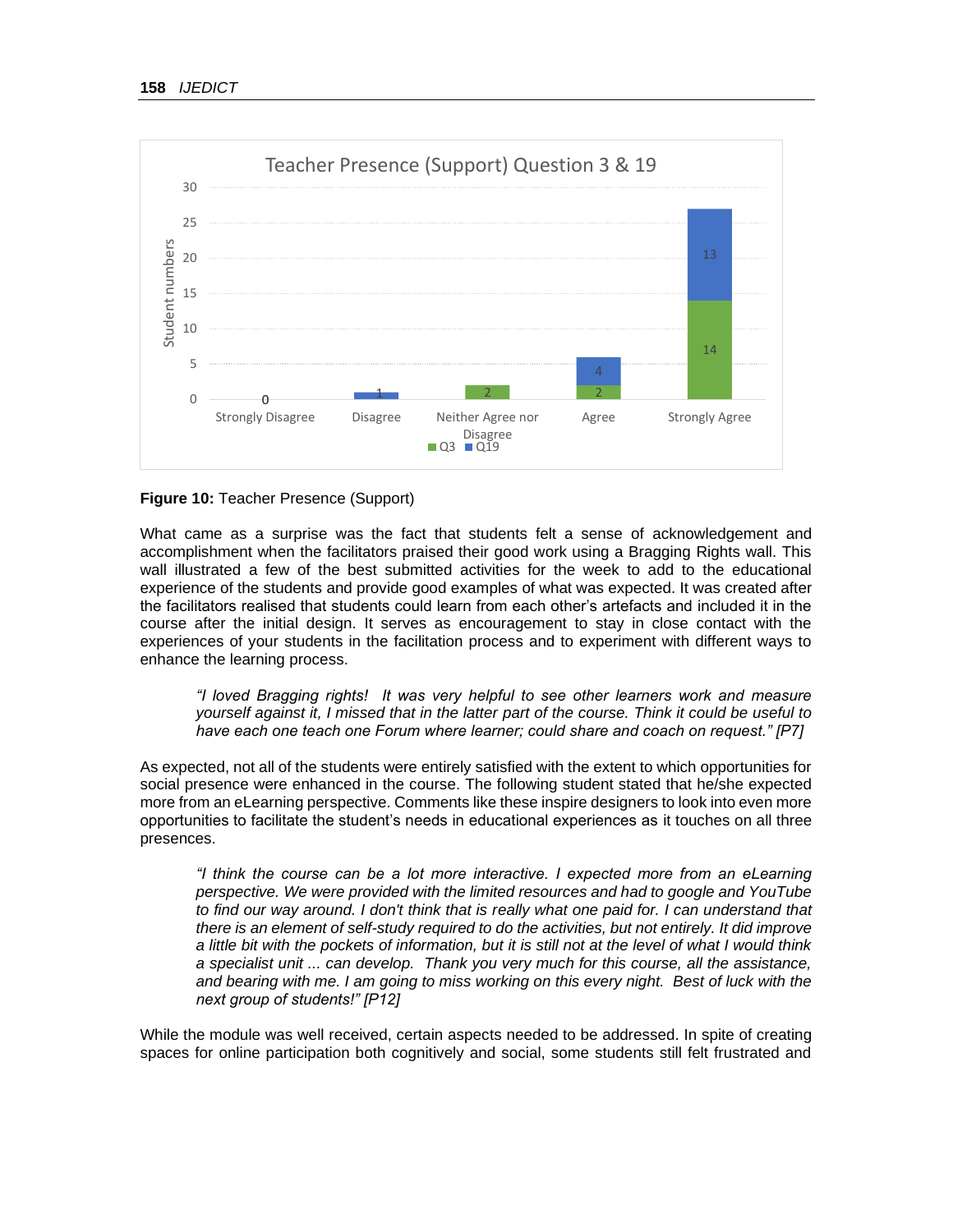isolated. The positive side was that the students experienced what their students might experience, and this might be for them a warning of what to be on the lookout for. A question posed was, "What have you learnt that you didn't expect to learn or that wasn't measured?" P7 responded:

*"The frustrations of online students. I realized how difficult it is to make instructions clear for complex tasks. The feeling of isolation when you don't have a warm body next to you to ask, clarify or brainstorm with. As an extrovert, I missed that." [P7]*

## **DİSCUSSİON**

The culmination of the three presences emphasises the educational experience of these students. Each presence contributed not just singularly but jointly to the educational success of students' knowledge and skills. It was evident from the data and student responses that cognitive presence remains at the forefront of the CoI theory (Garrison et al. 2001) as it allowed students the opportunity to solve problems, explore and integrate what they learned. They developed skills of critical thinking and reflected on their developed artefacts. The Coffee Shop interactions confirmed the need for a social space for interaction, discussion, support, and expression of personal feelings as explained by Swan (2019). It is here that students experienced group cohesion and they became open to contributing to solving problems. The Facilitators Emergency Room proved to be very valuable to students as they felt the teaching presence in the facilitators prompt responses and feedback. This helped direct instructions and guided students towards achieving the learning outcomes as suggested by Shea et al. (2014). The core notion of the CoI is to focus on social interaction and engagement as this leads to a greater learning experience where students can share ideas and discover using various solutions.

Drawing on the importance of course design practices, the intertwined nature of SP and CP supporting discourse was clearly evident as many students acknowledged how learning with others enhanced their knowledge and skills. The true value is also expressed in how they described their experiences of communication and facilitation with the facilitators. The convolution of CP and TP can be seen in how students respond to the content and acknowledge the nature of the course design. They were able to make the link between what needed to be explored and what needed some direct instruction to scaffold their learning. This meaningful learning showed their interest to improve their skills (Rothes et al. 2014; Salleh et al. 2015). The intricate nature of TP and SP is expressed several times as the students described how the online environment created a space of comfort and accommodated learning to take place. This online climate removed the intimidation and insecurities that they previously had due to unfamiliar settings.

Surprisingly, the data also revealed the importance of a 4th presence which was established among the online learning community, very prominently. In the student's engagement with CP, SP and TP, learning presence (LP) of both stronger and weaker performing students emerged. Students themselves established LP as an integral part of building their CoI through each stage of the online course, with the course designers merely creating a platform to do so. 'LP is defined by the phases of forethought, performance, and reflection associated with self-regulated learning, but with emphasis on the goals and activities of online learners specifically' (Shea et al. 2014, p. 10). Students were encouraged to seek advice from peers on challenging course aspects, plan and coordinate individual and group activities, share their learning discoveries with peers, offer peer support and share personal reflections to show how they have changed throughout the learning journey.

The manner in which the course was designed (weekly activities, combination of objective and subjective assessments), the way the activities were planned (peer, individual, combination of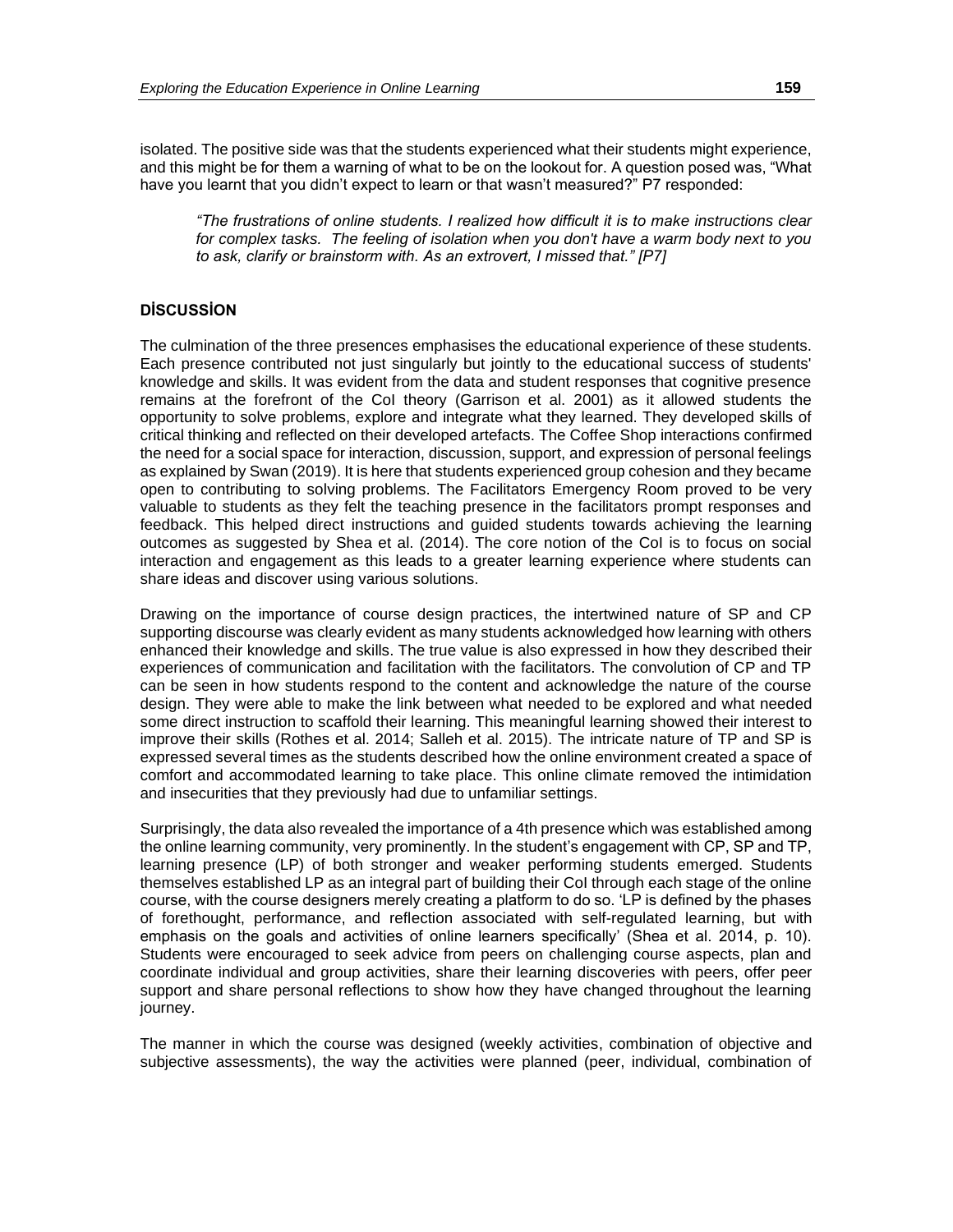technology, explorative nature), the encouragement of interactions (introduce yourself, discussions, blogs, wiki, coffee shop, facilitator emergency room), the focus on feedback (rubrics with feedback provided, collaborate session, weekly announcements) and the scaffolding of learning towards a final assignment, all contributed to the success of the course. This success translates into the success of the students. The success of the students is evident when they described their experience during this course as "giving me self-confidence", "improved and equipped my soft skills", "I can do online research", "creatively stimulated", "discovering the many platforms" and "learning so much".

### **CONCLUSİONS AND IMPLİCATİONS**

In addressing the research question it was found that the interdependent nature of the three presences were prominent as found in many other studies (Arbaugh & Hwang 2006; Garrison & Arbaugh 2007; Garrison et al. 2004). Cognitive presence was confirmed in the construction of knowledge and skills and reflected on in the social forums and student reflections. These sustained reflections demonstrated the importance of social discourse that was promoted by communication with peers and the facilitators and proved to be invaluable as the students expressed the benefits of the course design supporting group cohesion for deeper learning. Teacher presence was prominent in all forms, from course design, online facilitation and prompt constructive feedback. The active social engagement and communication not only facilitates discourse but also sets a climate for knowledge construction and skills development. This interaction and discourse are key to higher-order learning (Hoskins & van Hooff 2005). The design of activities and the selected content lend itself to successful online learning as mentioned by Anderson et al. (2001) as it creates a form of interconnectedness amongst students and the student and facilitator (Shea et al. 2014). Social presence creates an environment for students to interact and build relationships, which improves the socio-emotional climate of online courses.

The added value to this is that this climate supports the mastery of content and also touches on aspects of "hidden curriculum" that are learned through the process. As the community of inquiry progressed in naturally establishing a climate of engaging and open communication of purposeful activities, the development of personal connection and socio-emotional connections were evident. The addition of learning presence, which otherwise has not been explicitly researched, is an indication that further exploration into the nature of designing online courses should be done. This cohort expressed their educational experience to include the aspect of self-regulated learning when performing activities as noted by Shea et al. (2014) as learning presence.

The implications of this study can be denoted by the lessons learned by the facilitators to improve and revise in the next iteration of the course. As eLearning adoption has increased in recent years, education, as we know it before COVID-19, will not return (Li & Lalani, 2020) so the lessons learned from this study will also be helpful to teachers and learning designers in the post-pandemic world. The impact of clear instructions and simple rubrics provided students with not only guidance but a feeling of comfort and confidence to complete activities. Additional information and scaffolding videos, known as Pockets of Information to assist students with technical challenges, provided a teaching presence. Personalised videos and weekly welcome emails established a social and emotional connection that encouraged critical discourse around the content at hand. Discussion forums that created a safe space for students to interact with peers and seek assistance from the facilitators proved to enhance student learning and actively develop the skills. A glossary of relevant theoretical phrases and educational terms is needed to bridge the gap between students from different educational backgrounds.

The findings of this study cannot be generalised due to the limitation of a small sample size. It is the researchers' intention to conduct comparative studies between different cohorts of students to unpack the nature of the CoI and elucidate the possibility of a 4th presence; learning presence.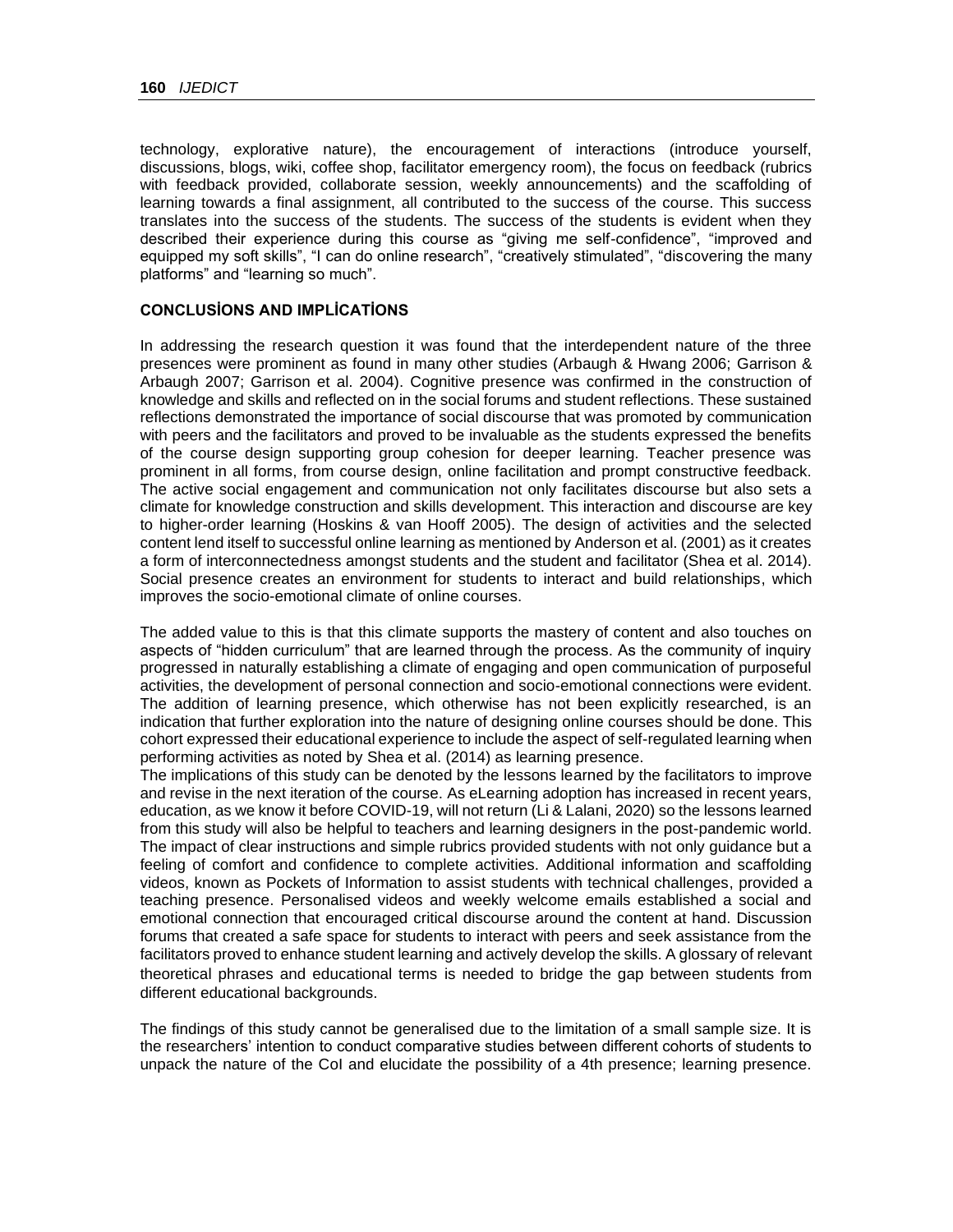Further recommendation for future study is to explore the theoretical and practical implications of the CoI framework in other fully online modules within different disciplines.

Acknowledgments: No funding or grant was received for this research.

Declaration of interest statement: None of the researchers will benefit financially from this research and have no conflict of interest

#### **REFERENCES**

- Anderson, T., Rourke, L., Garrison, D. R. & Archer, W. (2001). Assessing teaching presence in a computer conferencing context. *Journal of Asynchronous Learning Networks*, vol. 5, no.2.
- Annand, D. (2011). Social Presence within the Community of Inquiry Framework. *International Review of Research in Open and Distance Learning*, vol. 12, no. 5. DOI[:](https://www.researchgate.net/deref/http%3A%2F%2Fdx.doi.org%2F10.19173%2Firrodl.v12i5.924?_sg%5B0%5D=Akeuf_lQkomB_eWGmZJimLk8EoUT3gF_YPYOcL327uiN5nrtRZFatk7L9mdSrGRKi-aQ1cH4rnhQSlmJ0kGFkWI1qw.R54HWiIGH-RlXaT1VOlbsMQjLmjyZgrNzVvMigRDVShSVtJesG9PYX6A63sv1M-RMgZylRKMcl8Bkk_F29bqkA) [10.19173/irrodl.v12i5.924](https://www.researchgate.net/deref/http%3A%2F%2Fdx.doi.org%2F10.19173%2Firrodl.v12i5.924?_sg%5B0%5D=Akeuf_lQkomB_eWGmZJimLk8EoUT3gF_YPYOcL327uiN5nrtRZFatk7L9mdSrGRKi-aQ1cH4rnhQSlmJ0kGFkWI1qw.R54HWiIGH-RlXaT1VOlbsMQjLmjyZgrNzVvMigRDVShSVtJesG9PYX6A63sv1M-RMgZylRKMcl8Bkk_F29bqkA)
- Arbaugh, J. B. & Hwang, A. (2006). Does "teaching presence" exist in online MBA courses? *The Internet and Higher Education*, vol. 9, no. 1, pp. 9−21.
- Bers, M. U., Ponte, I., Juelich, K., Viera, A. & Schenker, J. (2002). Teachers as designers: Integrating robotics in early childhood education. *Information Technology in Childhood Education Annual*, vol. 2002, no. 1, pp. 123–145.
- Boston, W., Díaz, S. R., Gibson, A. M., Ice, P., Richardson J. & Swan, K. (2019). An exploration of the relationship between indicators of the community of inquiry framework and retention in online programs. *Online Learning Journal*, vol. 13, no. 3. DOI: [10.24059/olj.v13i3.1657](https://www.researchgate.net/deref/http%3A%2F%2Fdx.doi.org%2F10.24059%2Folj.v13i3.1657?_sg%5B0%5D=ZLlPfNpAHY1gpu7mfJuWUdtBLtqCKImmL3Bm3tx0MYbW82Y0kLqxutSqZl6YWALDWQJxCLgJySGBMDoZajebellcaw.30Iybre5F3_mETb5QGDE3CquEJeTgR6jsmZlCsVP9kCcP91YCH6q-FM93iM0dnJ6tkcEXoWz5i-UE3Xv9-yz3g)

Denzin, N. K. & Lincoln, Y. S. (2000). *Handbook of qualitative research*. Sage.

- Erickson, F. (1986). Qualitative Methods in Research on Teaching. In M. C. Wittrock (Ed.), *Handbook of Research on Teaching* (3rd ed., pp. 119-161). Macmillan.
- Garrison, D. R. & Arbaugh, J. B. (2007). Researching the community of inquiry framework: Review, issues and future directions. *Internet and Higher Education*, vol. 10, pp. 157-172.
- Garrison, D. R., Anderson, T. & Archer, W. (2000). Critical inquiry in a text-based environment: Computer conferencing in higher education. *The Internet and Higher Education*, vol. 2, no.2/3, pp. 87– 105. doi:10.1016/S1096-7516(00)00016-6
- Garrison, D. R., Anderson, T. & Archer, W. (2001). Critical thinking, cognitive presence and computer conferencing in distance education. *American Journal of Distance Education*, vol. 15, no. 1, pp. 7–23. <https://doi.org/10.1080/08923640109527071>
- Garrison, D. R., Anderson, T. & Archer, W. (2010). The first decade of the community of inquiry framework: A retrospective. *The Internet and Higher Education*, vol. 13, pp. 5–9. [https://doi.org/10.1016/j.iheduc.2009.10.003](https://doi-org.uplib.idm.oclc.org/10.1016/j.iheduc.2009.10.003)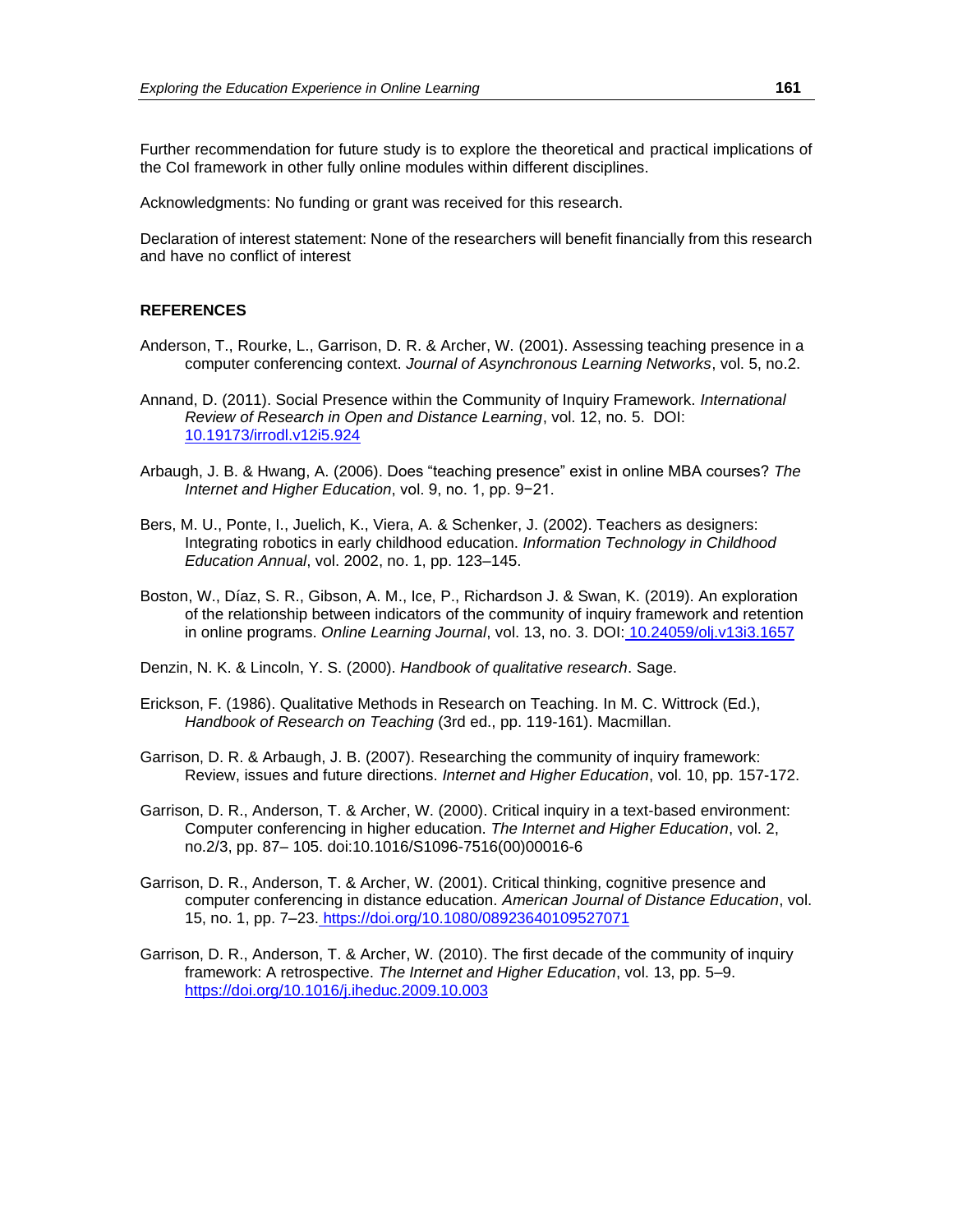Garrison, D. R., Cleveland-Innes, M. & Fung, T. (2004). Student role adjustment in online communities of inquiry: Model and instrument validation. *Journal of Asynchronous Learning Networks*, vol. 8, no. 2, pp. 61−74. [http://www.sloan](http://www.sloan-c.org/publications/jaln/v8n2/pdf/v8n2_garrison.pdf)[c.org/publications/jaln/v8n2/pdf/v8n2\\_garrison.pdf](http://www.sloan-c.org/publications/jaln/v8n2/pdf/v8n2_garrison.pdf)

Harel, I. & Papert, S. (1991). *Constructionism*. Ablex, Norwood.

- Hoskins, S. L. & van Hooff, J. C. (2005). Motivation and ability: Which students use online learning and what influence does it have on their achievement? *British Journal of Educational Technology*, vol. 36, no. 2, pp. 177−192.
- Li, C. & Lalani, F. (2020). The COVID-19 pandemic has changed education forever. This is how. Available from [https://www.weforum.org/agenda/2020/04/coronavirus-education-global](https://www.weforum.org/agenda/2020/04/coronavirus-education-global-covid19-online-digital-learning/)[covid19-online-digital-learning/](https://www.weforum.org/agenda/2020/04/coronavirus-education-global-covid19-online-digital-learning/) [Accessed 08 March 2021]
- Kyngäs H. & Kaakinen P. 2020. Deductive Content Analysis. In: H. Kyngäs, K. Mikkonen, M. Kääriäinen (Eds), *The Application of Content Analysis in Nursing Science Research*. Springer.
- Marinoni, G., van't Land, H. & Jensen, T. (2020). The Impact of COVID-19 on Higher Education around the world: IAU Global Survey Report. Available from [https://www.iau](https://www.iau-aiu.net/IMG/pdf/iau_covid19_and_he_survey_report_final_may_2020.pdf)[aiu.net/IMG/pdf/iau\\_covid19\\_and\\_he\\_survey\\_report\\_final\\_may\\_2020.pdf](https://www.iau-aiu.net/IMG/pdf/iau_covid19_and_he_survey_report_final_may_2020.pdf) [Accessed 08 August 2021]
- Martí-Parreñoa, J., Seguí-Masa, D. & Seguí-Mas, E. (2016). Teachers' Attitude towards and Actual Use of Gamification. *Procedia - Social and Behavioral Sciences*, vol. 228, pp. 682- 688.
- Moore, M. G. (1993). Theory of transactional distance. In D. Keegan (Ed.), *Theoretical principles of distance education* (pp. 22–38). Routledge.
- Nagel, L. & Kotze, T. (2010). Supersizing e-learning: What a CoI survey reveals about teaching presence in a large online class. *The Internet and Higher Education*, vol. 13, no. 1–2, pp. 45–51. DOI: [10.1016/j.iheduc.2009.12.001](https://www.researchgate.net/deref/http%3A%2F%2Fdx.doi.org%2F10.1016%2Fj.iheduc.2009.12.001?_sg%5B0%5D=WaHDDrzNAIp7GatjLrcuF0wWSQlX15ghpZ1djydiZVsFPv3GWRRy0zpTQlRpcb5whAmyTG-wvV-8WPWTHhPQyQHlkg.YbsE9dJ9Nt56jYRZiUonGCoRno8bChtQof_qXovsxw_6kbqVCbf9uUAXE2M573wNOb_hsHjRyPJqnGFLfufxAQ)
- Rapchak, M. E. (2017). Creating a Community of Inquiry in Online Library Instruction. *Journal of Library & Information Services in Distance Learning*, vol. 11, no. 1-2, pp. 59-67. DOI: 10.1080/1533290X.2016.1226577
- Reimers, F. M. & Schleicher, A. (2020). A framework to guide an education response to the COVID-19 Pandemic of 2020, Learning Portal: Planning education for improved learning outcomes. Available from [https://globaled.gse.harvard.edu/files/geii/files/framework\\_guide\\_v2.pdf](https://globaled.gse.harvard.edu/files/geii/files/framework_guide_v2.pdf) [Accessed 08 March 2021]
- Rivera-Vargas, P., Anderson, T. & Cano, C. A. (2021). Exploring students' learning experience in online education: analysis and improvement proposals based on the case of a Spanish open learning university. *Education Technology Research Development*, vol. 69, pp. 3367– 3389<https://doi.org/10.1007/s11423-021-10045-0>